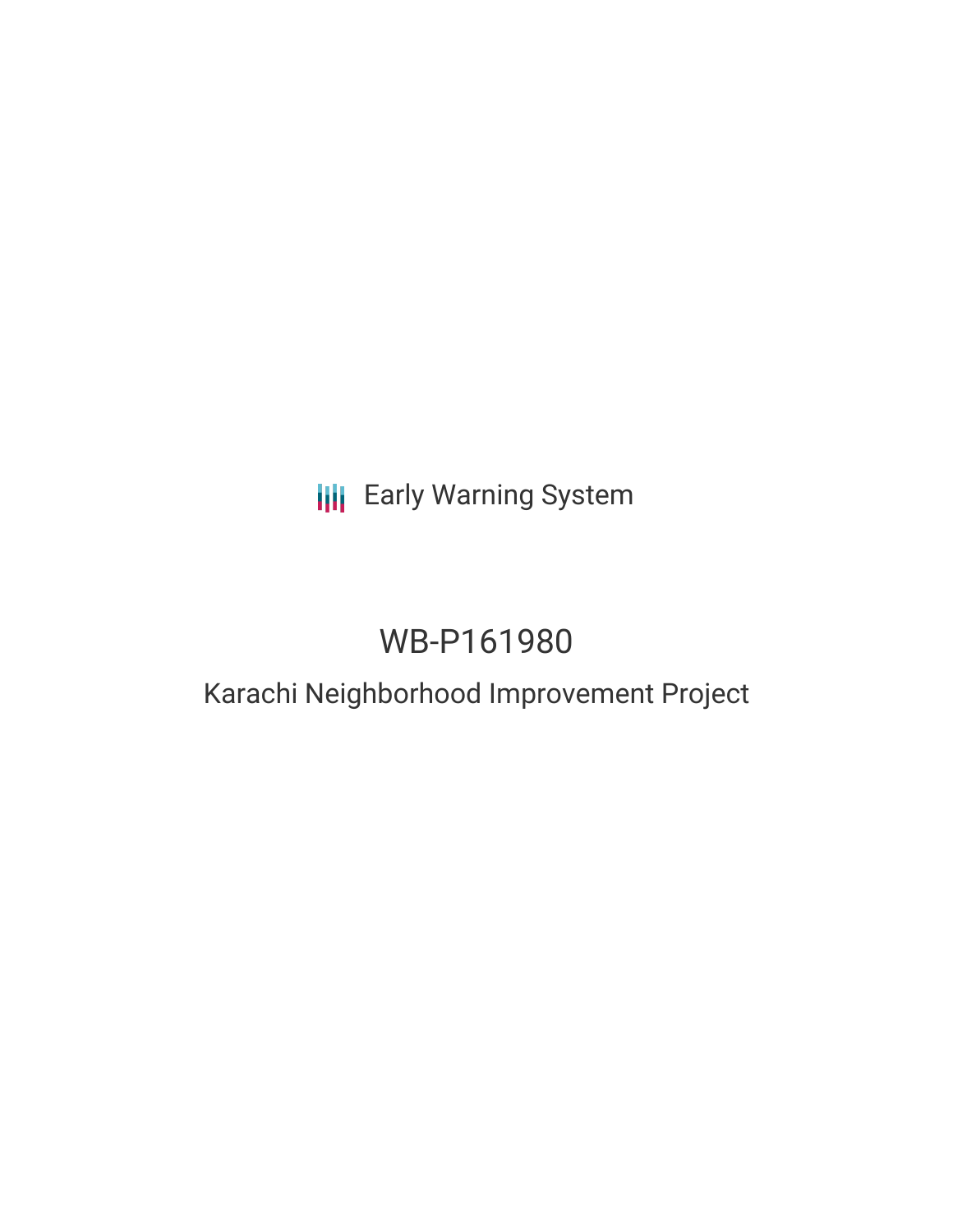

### **Quick Facts**

| <b>Countries</b>               | Pakistan                              |
|--------------------------------|---------------------------------------|
| <b>Specific Location</b>       | Karachi                               |
| <b>Financial Institutions</b>  | World Bank (WB)                       |
| <b>Status</b>                  | Active                                |
| <b>Bank Risk Rating</b>        | B                                     |
| <b>Voting Date</b>             | 2017-06-15                            |
| <b>Borrower</b>                | Government of Sindh                   |
| <b>Sectors</b>                 | Infrastructure, Technical Cooperation |
| <b>Investment Type(s)</b>      | Loan                                  |
| <b>Investment Amount (USD)</b> | \$86.00 million                       |
| <b>Project Cost (USD)</b>      | \$98.00 million                       |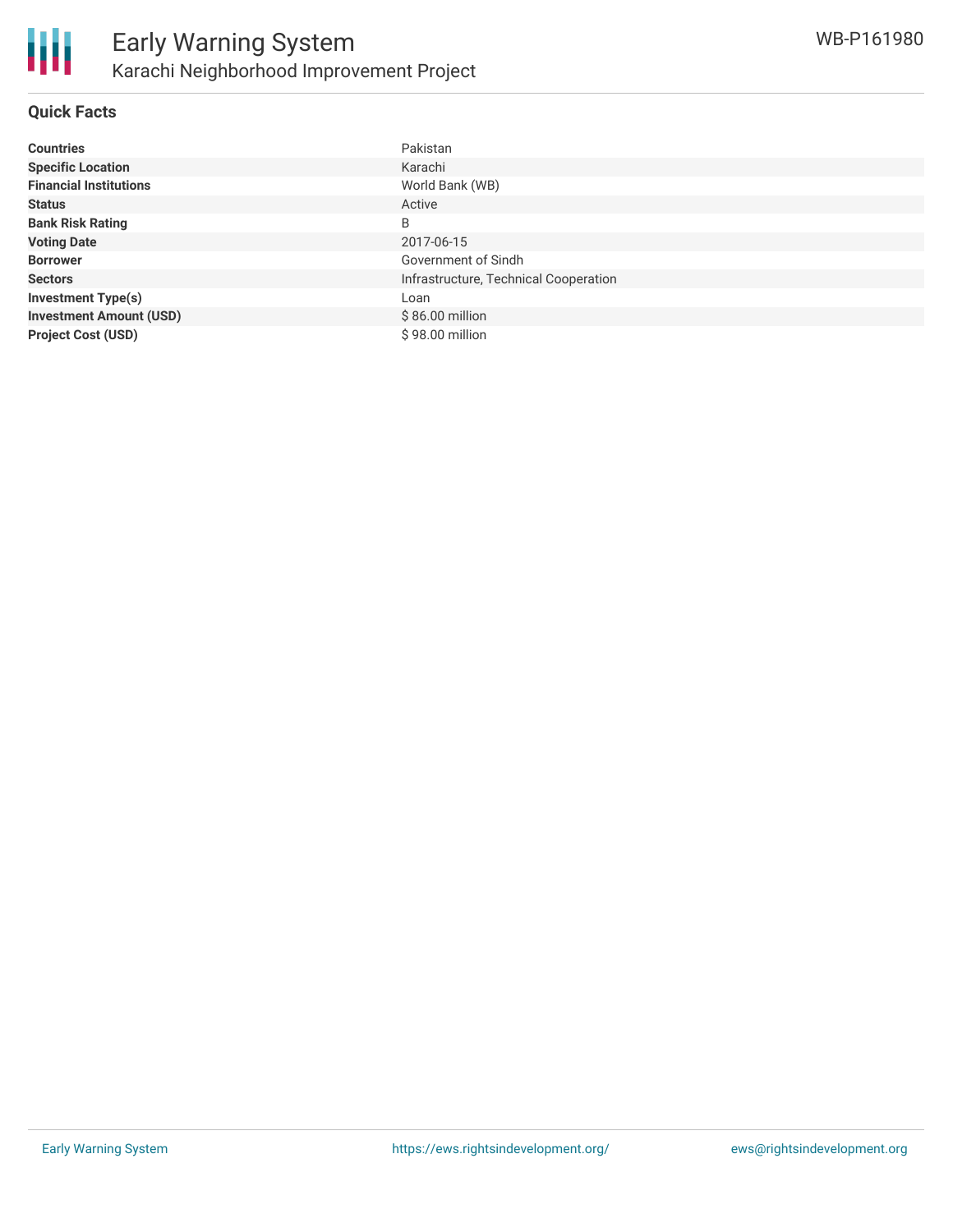

### **Project Description**

This project provides financing for enhanced public spaces in the targeted areas of Karachi and improved city's capacity to provide administrative services.

The components of the project include

- enhanced usability and safety of public spaces, improved pedestrian access to key destinations and improved traffic safety in Downtown Saddar, Malir, and Koranji
- improved administrative services in Karachi through automation of construction permits and business registration
- technical assistance and advisory services to Karachi Transformation Steering Committee (KTSC)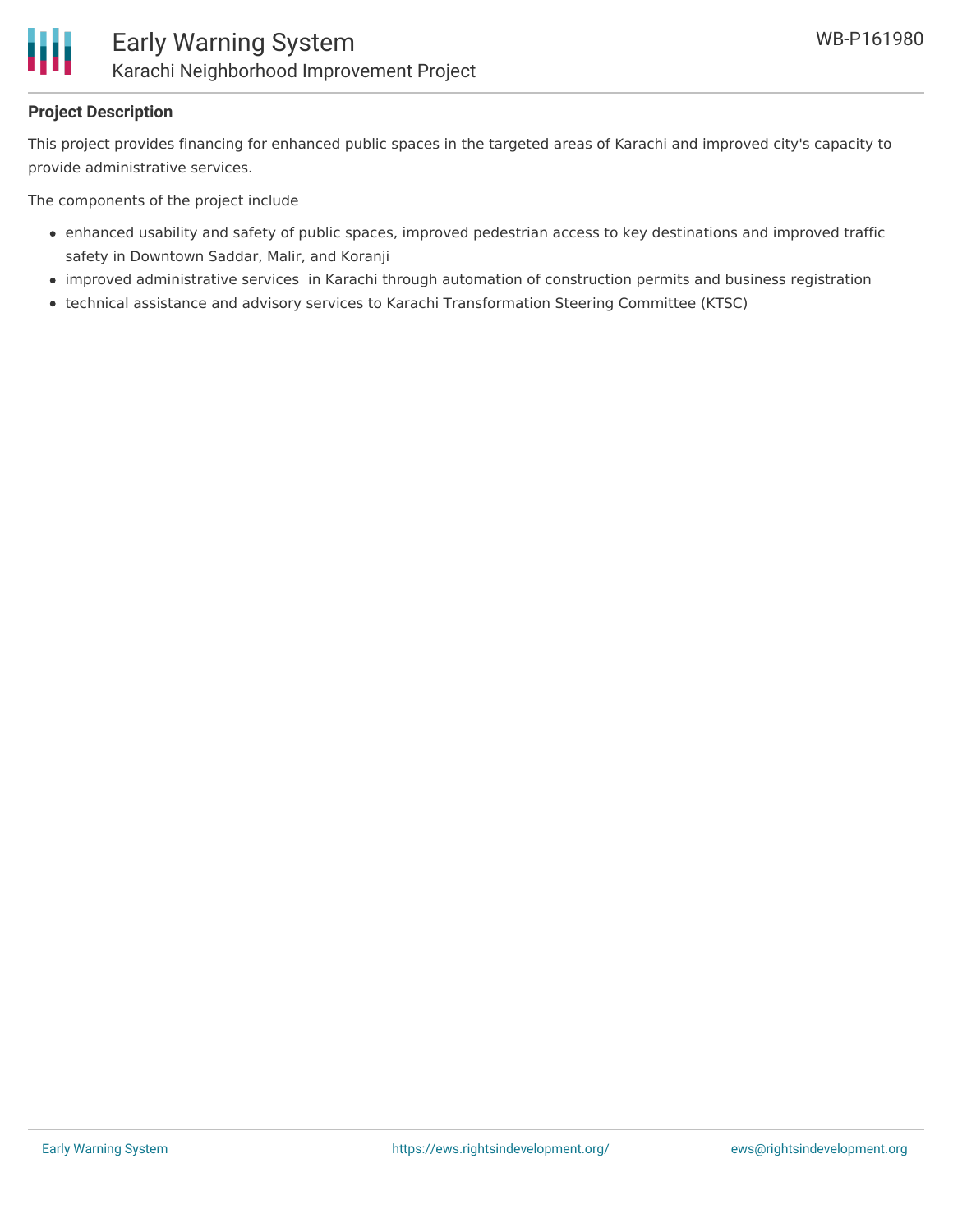

## **Investment Description**

World Bank (WB)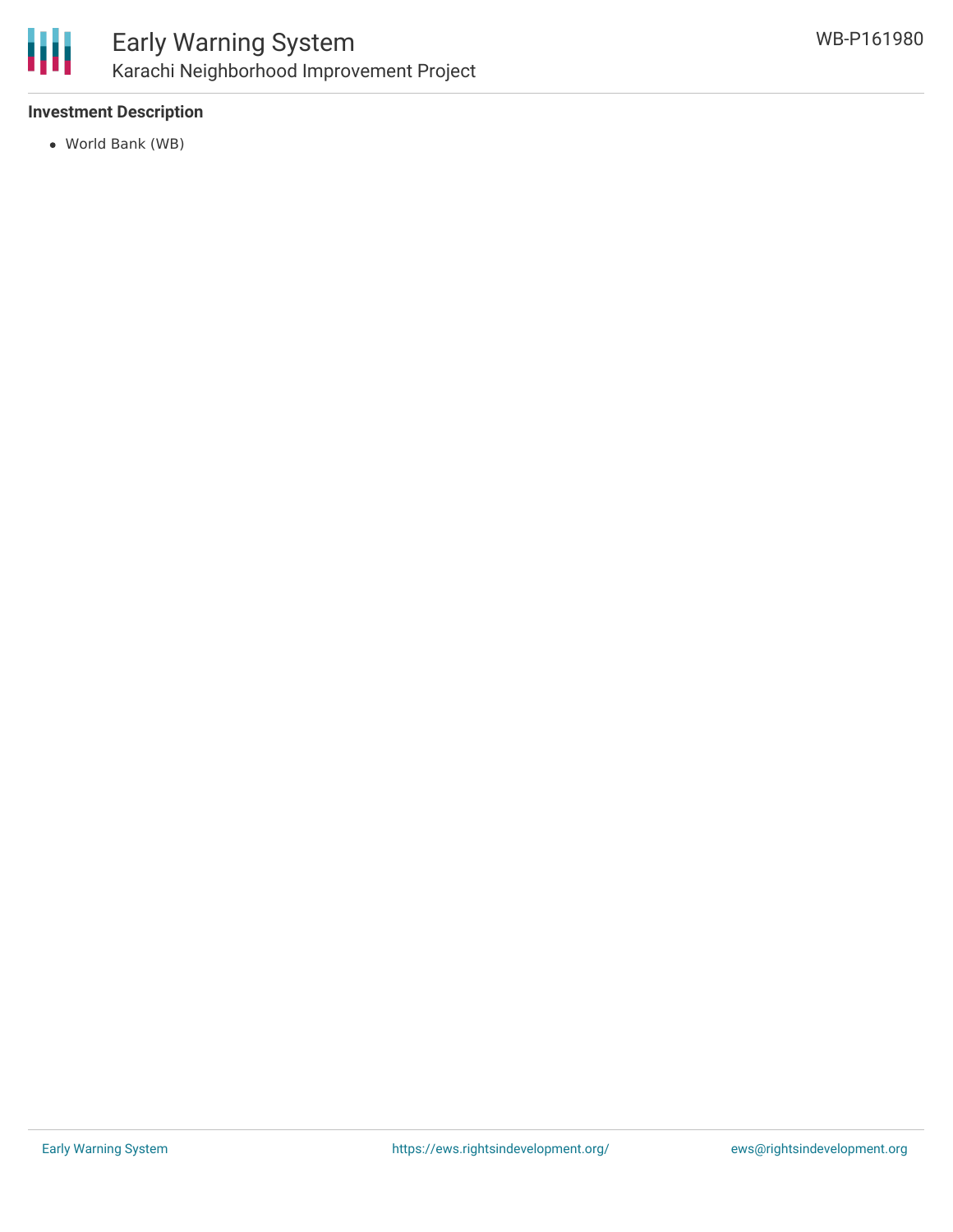

### **Contact Information**

#### **World Bank**

Contact: Jaafar Sadok Friaa, Jon Kher Kaw Title: Program Leader

#### **Borrower/Client/Recipient**

Name: Government of Sindh Contact: Mohammad Waseem Title: Additional Chief Secretary (Development), Planning & Develop Email: asgharmemon1969@gmail.com

#### **Implementing Agencies**

Name: Directorate of Urban Policy & Strategic Planning, Planning & Development Department, Government of S Contact: Khair Mohammad Kalwar Title: Director General Email: dgupsp@gmail.com